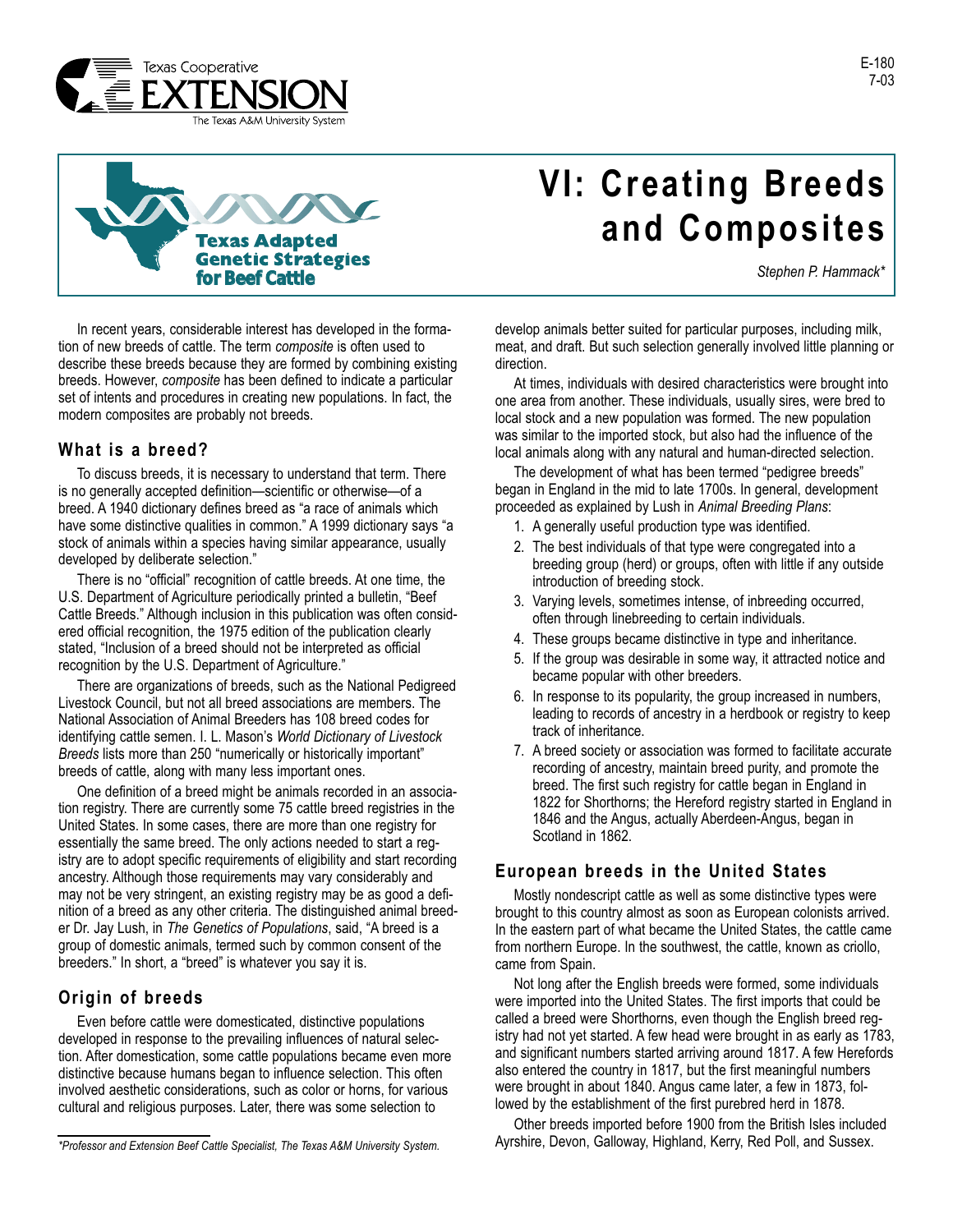Brown Swiss, Dutch Belted, Guernsey, Holstein-Friesian, and Jersey were brought in before 1900 from Continental Europe or the English Channel Islands.

U.S. breed registries for Shorthorn, Hereford, and Angus began in 1846, 1881, and 1883, respectively. All three associations required that foundation animals trace to ancestors recorded in the founding British herdbooks. That is, no "upgrading" was allowed. That was not true of many breeds established or formed later in this country.

## **Upgrading**

One way to create purebreds (or almost "pure") is by the process called upgrading—successive "topcrosses" of purebreds (usually sires) on animals of other breeds, crosses, or unknown background. The first such topcross produces a  $\frac{1}{2}$ -blood progeny. If that  $\frac{1}{2}$ -blood is topcrossed with a purebred, the progeny is  $3/4$  "pure." A third topcross results in a 7/8 blood, which is generally the minimum for registry as purebred. Others require  $15/16$  or  $31/32$  to be registered as purebred. In a number of registries, one more topcross is required for males than females in order to be considered purebred. As with defining a breed, the definition of purebred is entirely arbitrary and is determined by the breed association.

Upgrading is generally the quickest and least expensive means of creating large numbers of purebreds. For this reason, most of the breeds imported into the United States beginning in the late 1960s (as well as the earlier introduced Charolais) used upgrading as the primary method of establishment. This group includes Braunvieh, Chianina, Gelbvieh, Limousin, Maine-Anjou, Salers, Simmental, and some less numerous breeds.

Some of these breeds distinguish between "Purebred"(with some arbitrary prescribed level of upgrading) and "Fullblood." If so, Fullbloods are usually considered to be animals that are registered in some officially recognized foreign breed association, often the single association considered to be the parent of the breed, and animals that trace exclusively to such ancestors. Specific criteria for Fullblood designation are established by the breed association.

## **Why combine breeds?**

Crossbreeding of cattle was generally viewed unfavorably until the past 40 to 50 years, when the utility of heterosis (the phenomenon in which hybrids display greater size, vigor, resistance, etc. than their parents) and favorable breed combinations gradually came to be recognized. This recognition occurred earlier in plants and later in animals other than cattle. Until then, emphasis was on creating and maintaining breed purity or "racial constancy," increasing visible uniformity, and developing prepotent breeding stock capable of reliably transmitting their characteristics to their offspring.

Some inbreeding usually occurred in trying to achieve these ends. It was thought that purebred influence was necessary to improve "common" stock. At least some of these motivations may have been related to nationalism and societal structure. It is interesting to note that planned crossbreeding systems and the creation of combination breeds have been most prevalent in the United States, a more open and heterogenous society than those in Europe where most cattle breeds were first developed.

New combinations may be formed when there is a perceived need for some production type better suited to the prevailing conditions in a particular area. The U.S. Gulf Coast is characterized by a harsh climate of persistent heat and high humidity. The first combination breed of cattle created in the United States—the American Brahman—was developed from foundation breeds that were better suited to those conditions than the British breeds. The Brahman was formed, primarily beginning in the early 1900s, from humped cattle (*Bos indicus*, sometimes called Zebu) native to the Indian subcontinent, mostly from the Guzerat, Nelore, Gyr, and Krishna Valley breeds.

Shortly after development of the Brahman began, other breeders in the same locale saw a need for a type intermediate to European (*Bos taurus*) and *Bos indicus*. The quickest and most logical way to accomplish this was by combining those types. This was the motivation behind what have come to be known as "American" breeds. The first of these was the Santa Gertrudis, developed on the King Ranch in South Texas. Santa Gertrudis are usually characterized as being 5/8 Shorthorn and 3/8 Brahman. However, the group of 52 bulls initially used in 1918 were 3/4 and 7/8 *Bos indicus* (the name "Brahman" had not yet been adopted), so the exact breed makeup of Santa Gertrudis is not known.

Beginning in the early 1930s, Beefmaster were formed on the Lasater Ranch in South Texas. That breed is now thought to be a little less than 1/2 Brahman and a little more than 1/4 each of Shorthorn and Hereford. Starting in 1947, several breeders, most notably the Adams Ranch in Florida, created Braford from crosses of Brahman and Hereford. After several breeders had experimented with crossing Angus and Brahman for some years, a specific content of <sup>5</sup>/8 Angus and 3/8 Brahman was established for Brangus in 1949. Other American breeds were created, some including heat-tolerant non-*Bos indicus* breeds in addition to or in place of Brahman.

Brahman and the first American breeds were developed over periods of 20 to 30 years before a registry was established. Some of these breeds have allowed registry where exact parentage is not known, especially in the case of multiple-sire breeding groups or even with neither sire nor dam identified, at least in the closed herd of a foundation breeder. With most breeds created in recent times (American or not), an association registry was established when breed formation began.

With the establishment of quarantine and disease-testing facilities in North America, importation of numerous new breeds, mostly from Continental Europe, began in the late 1960s. Soon, many commercial herds, particularly outside the South and Southwest, were made up of various percentages of British and Continental breeds.

These combinations, often roughly half of each type, proved to be generally useful in those regions. However, perpetuation of such cattle was not possible without continuous crossing because there were no combination British-Continental breeds. Consequently, some interest developed in creating such combinations. In the late 1970s, the USDA Meat Animal Research Center (MARC) at Clay Center, Nebraska, started to form populations containing British and Continental breeds. These MARC populations are generally considered to be the first of the modern composites.

## **Creating breed combinations**

Breeds maybe combined in several ways for different purposes:

- **Pool breeds** are formed by various paths of combining two or more existing breeds and, in some cases, upgrading, to create a new genetic pool. There is no particular intent to maintain any specific percentages or to keep track of percentages of the constituent breeds. Although some of these breeds implement a closed herdbook and some allow upgrading of outside stock to purebred status once the breed is established, they usually do not allow creation anew from parent breeds.
- **Formula breeds** are formed by combining two or more existing breeds to create specific breed percentages, or range of percentages, and intermating the crosses. If a range is allowed, the exact breed percentage of individuals is usually noted on registry records. After individuals of the defined formula are created, the registry may either be closed to outside genetics or creation may be allowed anew from the parent breeds, but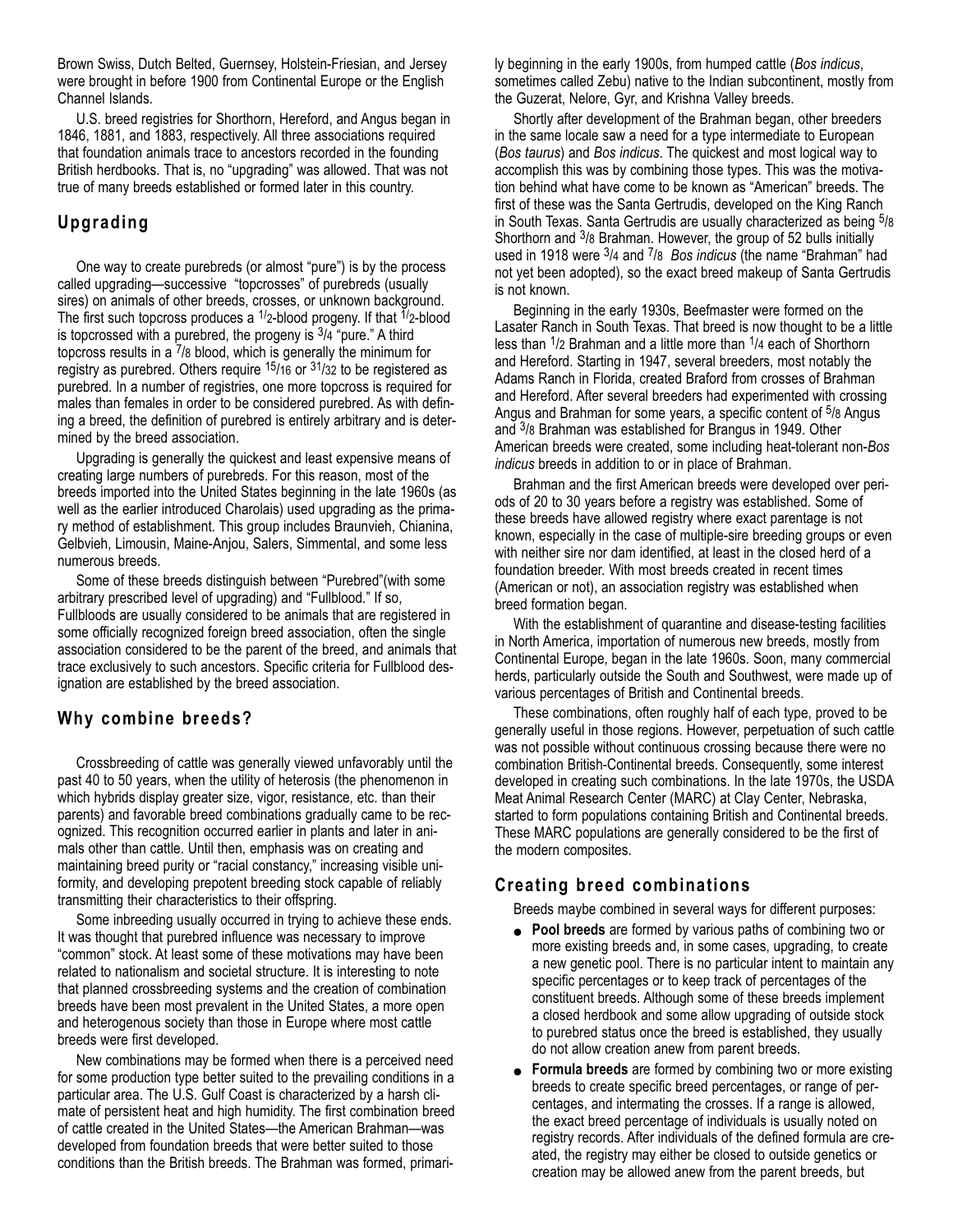upgrading is generally not allowed. The number of early generations of intermating is often documented. If it is allowed to create the formula anew, at least the first generation should probably be considered hybrids, even though the registry association may define and register them as purebred.

**Composites** are populations formed by combining two or more existing breeds, usually in specific percentages, followed by some intermating and possibly some re-creation, as with formulas. However, an additional intent in creating composites is to intentionally maintain maximum possible levels of heterosis in future generations without additional crossbreeding. This differentiates composites from pool breeds and formula breeds. As a result, composites are more an alternative to crossbreeding systems than a means of forming a breed.

*Composite breed* has often been used to mean those formed by combining existing breeds, regardless of the process or intent. In fact, the term composite breeds probably should not be used. Instead, combination breeds (pools and formulas) would distinguish them from what has been defined as composites.

**Crossbreds** are hybrid combinations that will not be used to form a breed or a composite. In much of agriculture, especially crops, "dead-end" or terminal crosses are the bases of commercial production. Such crosses must be constantly re-created. There are examples in beef production, a common one being the Brahman crossbred female such as the Brahman-Hereford or Brahman-Angus. These females are usually bred in a terminal cross, in which case they must be re-created whenever replacements are needed. Crosses can be used for breeding in continuous crossbreeding systems. But if this is done, outside genetic influence (usually sires) is introduced on a regular basis. (For more information on crossbreeding methods, see another publication in this series, E-189, "Texas Adapted Genetic Strategies for Beef Cattle—IV: Breeding Systems.")

Distinctions are often blurred between these four methods of combining breeds. And there is no best method of forming combinations, nor any best breed percentages. Some people think that pools allow selection over time to result in the most useful and adapted genetic structures. Others believe that adherence to a formula increases genetic uniformity. Some place major importance on maintaining heterosis without continual crossing. And still others merely implement a planned crossbreeding system.

Purposes and intents have as much to do with defining a breed combination as do the methods employed. The method used to form new combinations is less important than the choice of constituent breeds to fit prevailing production conditions and market specifications. (For more information on choosing breeds, see E-190, "Texas Adapted Genetic Strategies for Beef Cattle—V: Types and Breeds - Characteristics and Uses," and E-191, "Texas Adapted Genetic Strategies for Beef Cattle—VII: Sire Types for Commercial Herds.")

## **Consequences of creating combinations**

A historical objection to crossbreeding has been that crossbreds are not as uniform as purebreds. Theoretically, however, the progeny from crossing two breeds should be rather uniform, at least in production characteristics if not in physical features such as color. And while this has been confirmed in research and field observation, there still was some question of the variation in progeny from intermating crossbreds. However, the MARC research in creating composites reported that "increased genetic variation in composite populations was not observed relative to contributing purebreds"and that "composite populations offer a procedure that is more effective than continuous crossbreeding for using genetic differences among breeds to achieve and

maintain optimum performance levels for major bioeconomic traits on a continuing basis."

Successive intermatings of crossbred populations are sometimes referred to by generations. A first cross of two breeds would be a "first-generation halfblood" (called  $F_1$  in classic genetic terminology). Intermating those would produce a second-generation halfblood  $(F_2)$ and so on. Just as there is no generally accepted definition of the number of topcrosses necessary to result in a purebred, there is no accepted number of intermatings to be a purebred. Perhaps the most commonly accepted minimum level to be considered purebred is the second intermating (third-generation,  $F_3$ ), but that is strictly arbitrary.

One of the purposes of the MARC work was to determine how much heterosis is lost when crossbreds are intermated. In theory, when such crossbreds are first intermated, some of their heterosis is lost in the progeny. But if those progeny are then intermated, there should be no additional reduction of heterosis in their offspring.

Loss of heterosis from intermating crosses is theoretically related to the number of breeds included and their percentages. If two breeds are crossed and these half-and-half crosses then intermated, their progeny should retain an average of 50 percent of the heterosis exhibited by the first-cross parents. If the base parents are  $\frac{3}{4}$  of one breed and  $1/4$  of the other, only an average of 37.5 percent heterosis should be retained. For a four-breed base of equal parts, an average of 75 percent heterosis should be retained. But if the four-breed base is  $1/2$  of one breed,  $1/4$  of another, and  $1/8$  of the other two, an average of about 66 percent should be retained.

The MARC research with several British and Continental breeds basically confirmed this theory of heterosis retention, at least in those types. When crosses were intermated, heterosis was reduced in progeny on the average about as predicted. And when the progeny were then intermated, their offspring averaged no additional loss of heterosis. In practice then, after the initial reduction of heterosis from the first intermating, the only additional loss in subsequent generations would be caused by whatever inbreeding might occur. For this reason, to maximize retention of heterosis in combining and perpetuating new breed combinations, the closed population should be as large as possible. (Heterosis is more fully covered in E-189, "Texas Adapted Genetic Strategies for Beef Cattle—IV: Breeding Systems.")

#### **Breeds in Texas**

The background and U.S. registry requirements of the breeds that are most influential in Texas include:

- **Angus**—registry started in 1883 with base animals all recorded in founding Scottish registry. Closed since inception, except to cattle recorded in approved foreign registries.
- **Beefmaster**—formed from a pool of Brahman, Hereford, and Shorthorn. Registry started in 1961. Base purebreds all from or trace to the founding Lasater herd. Open registry allowing upgrading with three topcrosses on inspected base cattle and inspected topcrosses to arrive at Purebred (7/8).
- **Braford**—registry started in 1979 with approved foundation cattle formed from pools of Brahman and Hereford. Later accepted documented 5/8 Hereford -3/8 Brahman individuals. Now have open registry where Purebred (defined as 5/8 Hereford - 3/8 Brahman, plus or minus 5 percent) can be created by any process, including upgrading.
- **Brahman**—formed from pools of several *Bos indicus* breeds and some upgrading. Registry started in 1924 and closed in 1939. Opened thereafter for a few 1946 imports and later on individual animal basis to some *Bos indicus* breeds recorded in other countries approved registries. Have separate registry for American Gray and American Red.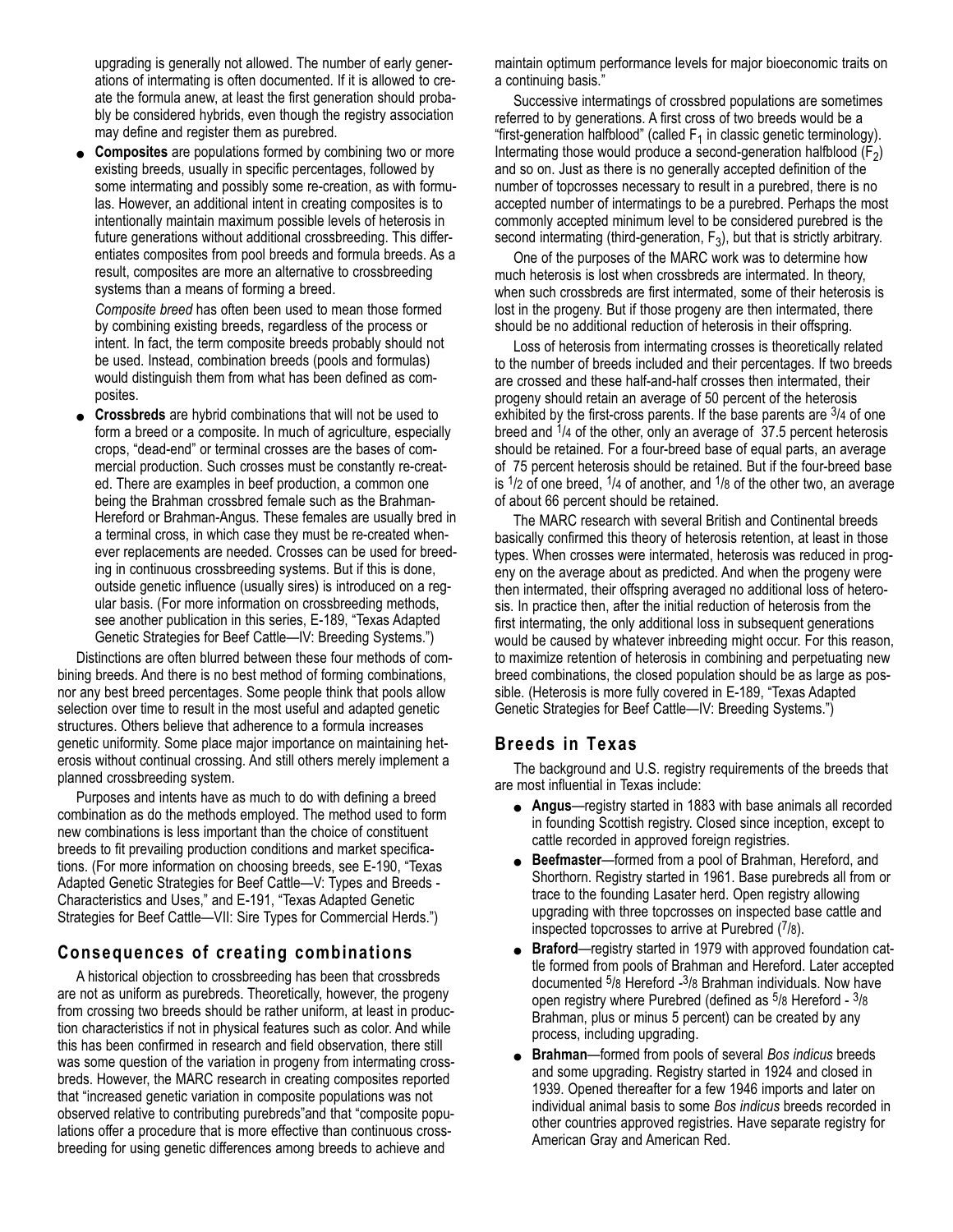- **Brangus**—are a specific formula. Registry started in 1949 with foundation individuals of  $5/8$  Angus -  $3/8$  Brahman content. Open registry allows creation of Purebreds from registered Angus and Brahman parents. No upgrading program.
- **Braunvieh**—registry started in 1984 with foundation cattle recorded by the Swiss Braunvieh Federation as Swiss Original Braunvieh (containing no American Brown Swiss influence). Open registry allowing upgrading to Purebred (7/8 female, 15/16 male). Have Fullblood designation called Original Braunvieh.
- **Charolais**—formed from Mexican imports from France beginning in the 1930s. Registry started in 1957. Open registry, with upgrading to Purebred (31/32). Also designate Full French (French imports or from French parents imported after 1961) and American French (minimum 15/16 Full French).
- **Chianina**—registry started in 1972 with imports from Italy. Register any percentage that is designated on pedigree. Have separate categories for cattle with influence of Angus, Hereford, or Maine-Anjou (ChiAngus, Chiford, ChiMaine). Have a Fullblood designation.
- **Gelbvieh**—registry started in 1971 with imports from Germany. Open registry with upgrading to Purebred (7/8 for female, 15/16 for male). Have a Fullblood designation.
- H**ereford**—registry started in 1881 with base animals all recorded in English registry. Closed since inception, except to cattle recorded in approved foreign registries. Formerly separate registries for horned and polled have been combined.
- **Holstein**—registry started in 1872 with cattle from Holland. Register cattle of any percentage Holstein with four designations based on source (and breed percentage) as follows: North American registry ancestry (100 percent); North American (0 to 99 percent); approved foreign registry ancestry (100 percent); foreign (0 to 99 percent).
- **Jersey**—registry started in 1868 with cattle imported from the Jersey Isles and England. Register cattle descended from original herdbook and from parents recorded in approved foreign registries. Upgrading program to Purebred  $(31/32)$ .
- **Limousin**—registry started in 1968 with imports from France. Open registry with upgrading to Purebred  $(7/8)$  for female,  $15/16$ for male). Have a Fullblood designation.
- **Maine-Anjou**—registry started in 1969 with imports from France. Open registry with upgrading to Purebred  $(7/8)$ . Have a Fullblood designation.
- **Red Angus**—registry started in 1954, recording red animals out of parents registered in Angus association. Currently has four categories: 1A - 100 percent Red Angus; 1B - 87 to less than 100 percent Red Angus; II -87 to less than 100 percent Red Angus (with one or more disqualifying phenotypic features); III - less than 87 percent Red Angus.
- **Red Brangus**—the American Red Brangus registry started in 1956, recording red animals of purebred Angus and Brahman breeding. It registers animals of any percentage of the two breeds, contingent upon approved phenotypic inspection, so the formula for them ranges widely. The International Red Brangus registry requires <sup>5</sup>/8 Angus - <sup>3</sup>/8 Brahman to be purebred, so they are a specific formula. Neither association allows upgrading to purebred, but both allow creation anew from the two parent breeds.
- **Salers**—registry started in 1974 with imports from France. Open registry with upgrading to Purebred (15/16). Have a Fullblood designation.
- **Santa Gertrudis**—formed on the King Ranch from a pool of approximately <sup>5</sup>/8 Shorthorn - <sup>3</sup>/8 Brahman. Registry started in 1951 with King Ranch cattle and officially designated

Foundation Herds (tracing to King Ranch). Open registry with upgrading to Purebred (15/16).

- **Shorthorn**—registry started in 1846 with base animals all registered in English herdbook. Closed except to English herdbook and others tracing exclusively to that registry. Opened in 1973 to other approved foreign registries not necessarily tracing exclusively to English registry. Appendix upgrading program to purebred status (<sup>15</sup>/16 and higher), defined as Fullblood and considered to be 100 percent Shorthorn. Base Appendix individuals are entered as being from  $3/8$  to  $7/8$  blood, depending on the fraction of Shorthorn ancestry as defined by the association. American Milking Shorthorns tracing to original English registry can be recorded as 100 percent Shorthorn.
- **Simbrah**—registered in Simmental association in two categories of Purebred (specific formula of 5/8 Simmental- 3/8 Brahman) and Percentage (combinations of not less than 3/8 Simmental, not less than  $\frac{1}{4}$  Brahman, and not more  $\frac{3}{8}$  other breeds). No upgrading program, except of Simmental parentage.
- **Simmental**—registry started in 1968 with imports from Continental Europe. Accept animals recorded in any registry in World Simmental Federation. Open registry with upgrading to Purebred (7/8 female, 15/16 male). Have Fullblood designation.
- **Texas Longhorn**—registry started in 1964 with pool of cattle (exact breed makeup unknown) approved by official inspection for prescribed visible characteristics. Registry closed in 1975.

Imported breeds, with current U. S. registries, that are of lesser influence in Texas are:

| Ankole Watusi          | Guernsey          | Red Poll          |
|------------------------|-------------------|-------------------|
| Ayrshire               | Gyr               | Romagnola         |
| <b>Beef Friesian</b>   | Highland          | South Devon       |
| Belgian Blue           | Indu-Brazil       | Sussex            |
| <b>Belted Galloway</b> | Marchigiana       | Tarentaise        |
| Blonde d'Aquitaine     | Milking Shorthorn | Tuli              |
| <b>British White</b>   | Nelore            | Wagyu             |
| <b>Brown Swiss</b>     | Normande          | Welsh Black       |
| Devon                  | Parthenais        | <b>White Park</b> |
| Dexter                 | Piedmontese       |                   |
| Galloway               | Pinzgauer         |                   |

Combination breeds, with current U.S. registries, that are of lesser influence in Texas are:

- **American Breed**—1/2 Brahman, 1/4 Charolais, 1/8 bison, 1/16 Hereford, <sup>1</sup>/16 Shorthorn
- **Amerifax**—5/8 Angus, 3/8 Beef Friesian
- **Barzona**—pool with about <sup>1</sup>/4 each Africander, Angus, Hereford, Santa Gertrudis
- **Brahmousin**—<sup>5</sup>/8 Limousin, 3/8 Brahman
- **Bralers**—<sup>5</sup>/8 Salers, <sup>3</sup>/8 Brahman
- **BueLingo**—pool of Dutch Belted, Chianina, Shorthorn, Angus
- **Charbray**— $5/8$  to  $13/16$  Charolais,  $13/16$  to  $3/8$  Brahman
- **Corriente**—pool of criollo-type Mexican cattle
- Gelbray<sup>-5/8</sup> Gelbvieh, <sup>3</sup>/8 Brahman
- Geltex-5/8 Gelbvieh, <sup>3</sup>/8 Texas Longhorn
- **Murray Grey**—pool of Angus and Shorthorn
- RX3-<sup>1</sup>/2 Red Angus, <sup>1</sup>/4 Hereford, <sup>1</sup>/4 Red Holstein
- **Salorn**—<sup>5</sup>/8 Salers, <sup>3</sup>/8 Texas Longhorn
- **Senepol**—pool of Red Poll and N'Dama (a humpless west African heat-tolerant breed)
- **Texon**—pool of Devon and Texas Longhorn